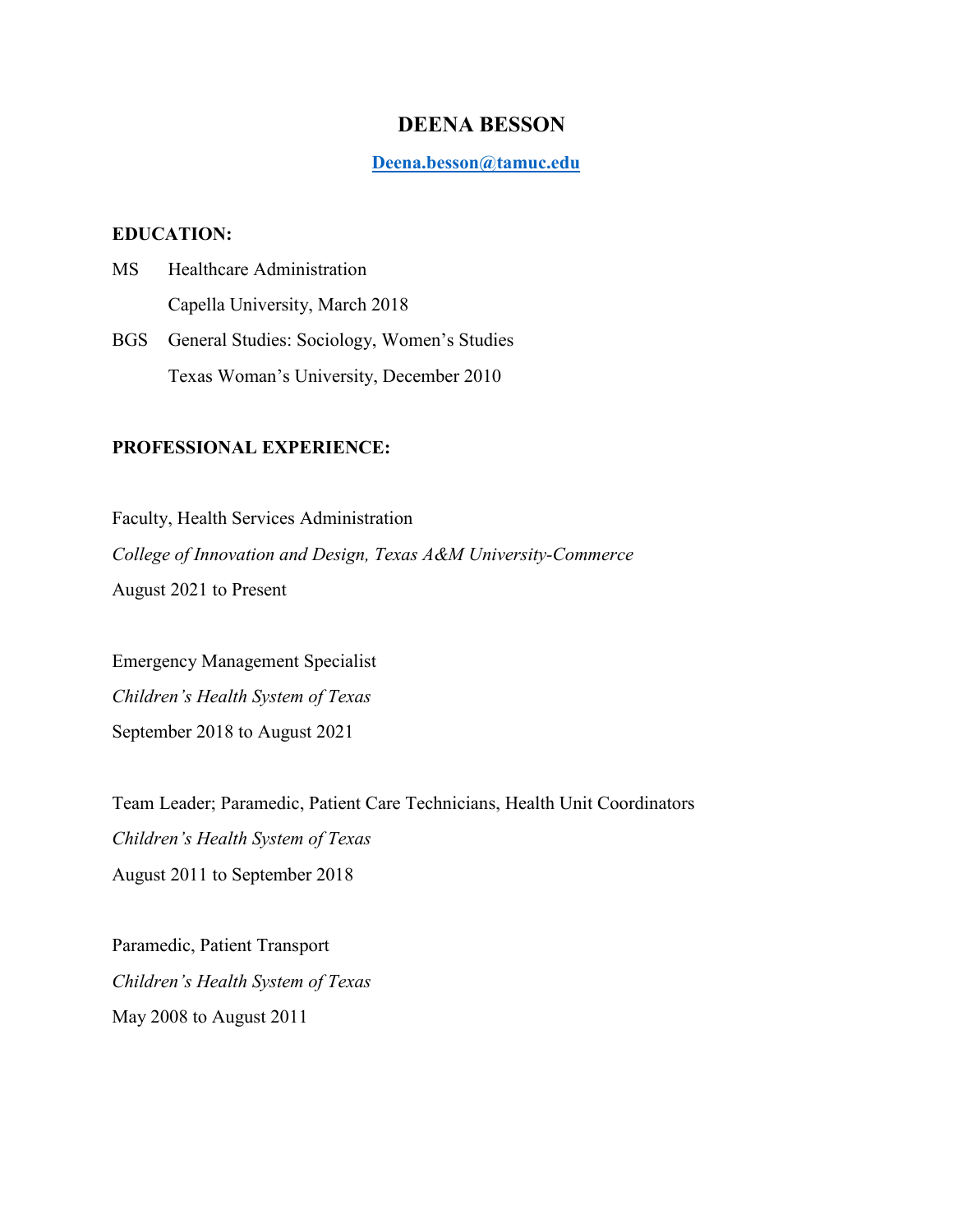Paramedic, Lead 911 Paramedic *Arlington EMS, AMR* May 2006 to May 2008

Paramedic, Patient Care Technician *Emergency Department, Harris Methodist HEB Hospital*  May 2004 to May 2006

#### **CERTIFICATIONS/LICENSURE**

Licensed Paramedic, Texas Department of State Health Services Instructor - Stop the Bleed, American College of Surgeons Instructor – Basic Life Support, American Heart Association Instructor – Pediatric Advanced Life Support, American Heart Association Training Center Faculty, American Heart Association Critical Incident Stress Management, Group Crisis Intervention– International Critical Incident Stress Foundation Inc.

#### **TEACHING EXPERIENCE**

- Instructor OSHA Decontamination/HAZMAT
- Instructor Response to an Active Shooter
- Instructor Pediatric Advanced Life Support
- Instructor Friends and Family CPR and Basic Life Support
- Instructor Graduate Nurse Simulation
- Instructor Stop the Bleed Training

## **VOLUNTEER SERVICE**

Living for Zachary – CPR Training and Cardiac Arrest Prevention

Fatal Choices, Shattered Dreams – High School Drunk Driving Education

National Coming Out Project, Human Rights Campaign